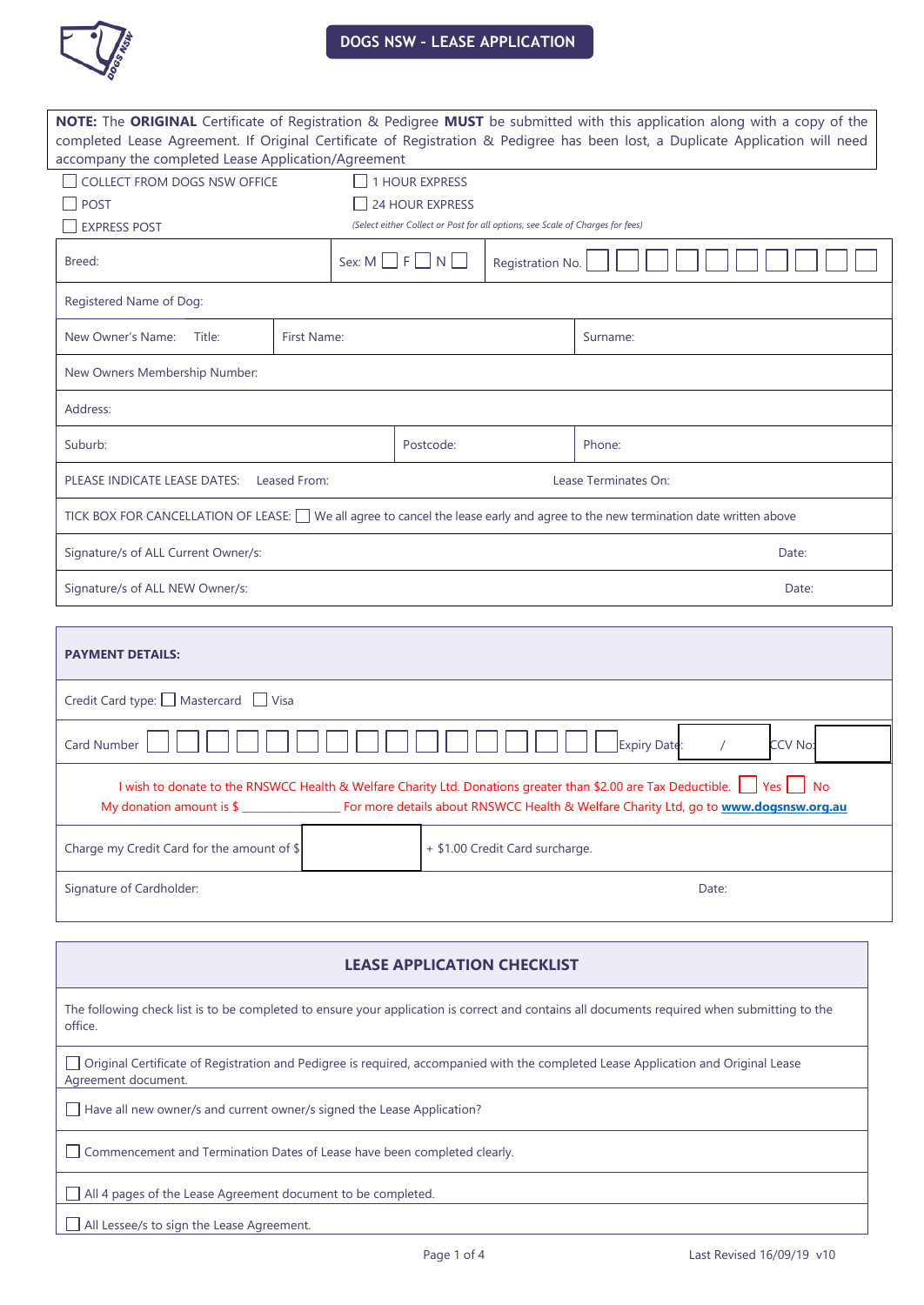

Are there any endorsements to be placed on this animal? If yes, please tick the endorsement box and have all new and current owners sign.

Ensure that both parties are financial members with an ANKC Ltd Member Body.

Are there any particular breed requirements for this breed? If so, have you attached the required documentation?

**I/we being the registered members completing this application hereby declare that we have provided all information listed on the checklist to ensure our application can be processed.** 

All Owner's Signature(s): Date:

### **AGREEMENT FOR TRANSFER OF REGISTERED OWNERSHIP BY WAY OF LEASE**

This lease agreement must be completed and signed by ALL the Lessee(s) and must accompany the ORIGINAL ANKC Certificate of Registration and Pedigree with the Application to Transfer Registered Ownership of Dog by way of a lease fully completed on the back together with the applicable fee.

By signing this agreement, you are acknowledging that you understand fully the obligations in and operation of DOGS NSW Regulations Part I – The Register & Registration, clause 13 (a) to (f) as set out below:

- a) This Regulation applies to all transfers by way of lease.
- b) Upon the initial transfer of a dog, a payment equivalent to two transfer fees shall be paid by the transferee/lessee.
- c) The certificate of registration of transfer shall:
	- (i) Record the date upon which the lease is to terminate ("the termination date");
	- (ii) Become invalid with effect from the termination date.
- (d) On the day next following the termination date the registered owner of the dog shall be the person who was the registered owner immediately prior to the initial transfer referred to in (b) above ("the prior owner");
- (e) DOGS NSW shall as soon as practicable after the termination date issue a new certificate showing the prior owner of the dog as the registered owner thereof:
	- (i) Subject to any separate terms and conditions agreed by all parties by lodgement of a "Partnership Agreement Transfer Of Registered Ownership By Way Of Lease" with DOGS NSW at the instigation of a lease, following the termination of such lease, the dog, the subject of the lease, must be returned to its registered owner as referred to in (e) above ("the prior owner"). Become invalid with effect from the termination date.
	- (ii) Failure to return a dog to its registered owner within 14 days of the termination of a lease shall constitute a breach of Article 18(a).
	- (f) Subject to (b) having been complied with, no transfer fee shall be payable as a consequence of the operation of (d) and (e) above.

## **1. DETAILS OF THE DOG BEING LEASED:**

**(a)** Name (as it appears on the ANKC Ltd Certificate of Registration and Pedigree):

**Registration number: Date of Birth:**  $\blacksquare$  Date of Birth:  $\blacksquare$ 

Sire: Dam:

Sire's registration number: **Dam's registration number:** Dam's registration number:

#### **2. PRESENT REGISTERED OWNERS' DETAILS (PRIOR OWNER(s)/LESSOR(s)):**

**(a)** Name(s): Membership No.

Address: Postcode:

#### **3. LESSEE(S):**

**(a) 1st Lessee(s) –** Persons with Joint DOGS NSW membership may be listed jointly.

Name(s): Membership No.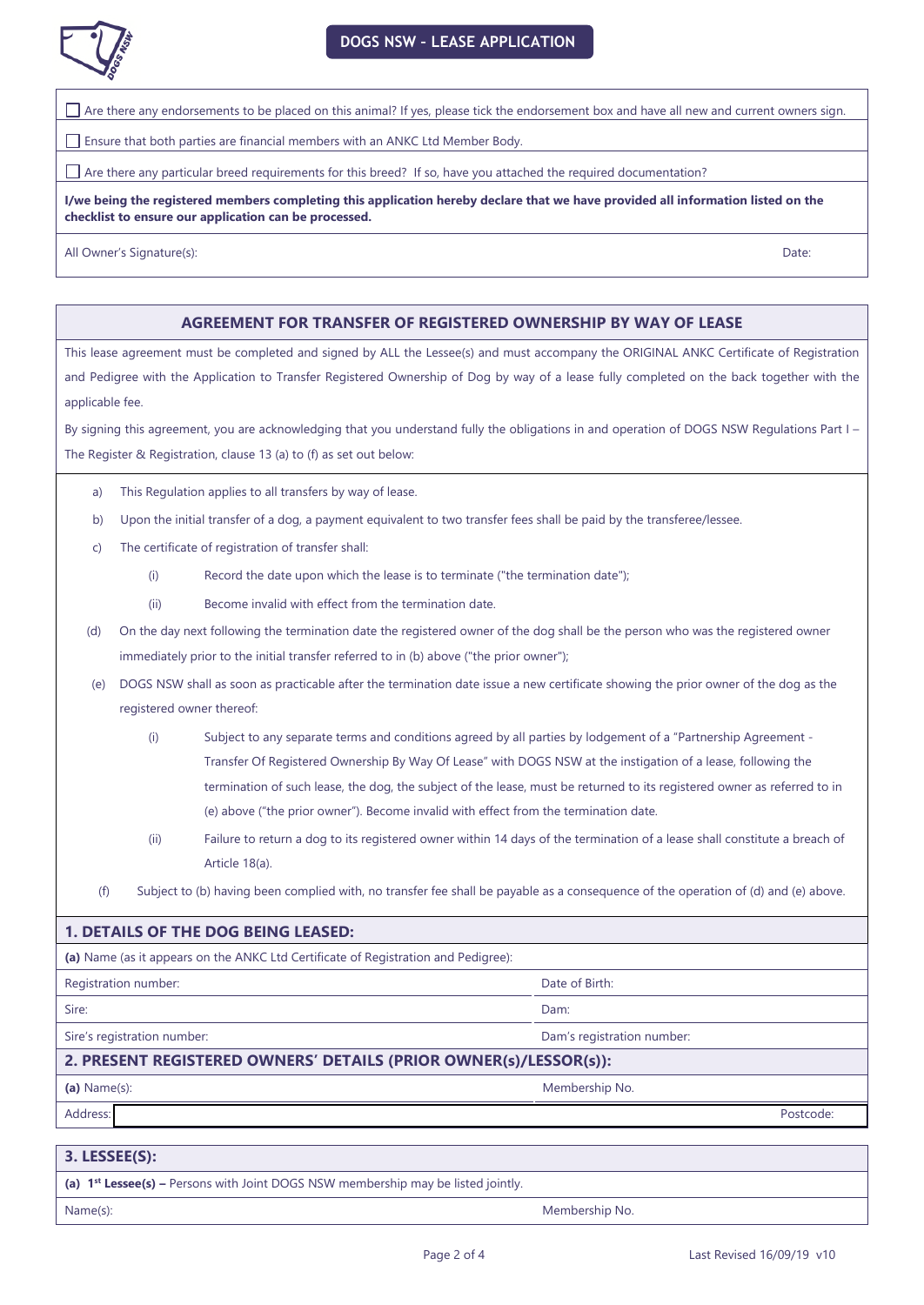

| Address:                                                                                                                                                                                                                                                                                                                                                                                                                                                                          |                                                                 | Postcode: |  |  |  |
|-----------------------------------------------------------------------------------------------------------------------------------------------------------------------------------------------------------------------------------------------------------------------------------------------------------------------------------------------------------------------------------------------------------------------------------------------------------------------------------|-----------------------------------------------------------------|-----------|--|--|--|
| LESSEE(S):                                                                                                                                                                                                                                                                                                                                                                                                                                                                        |                                                                 |           |  |  |  |
| (b) 2 <sup>nd</sup> Lessee(s) - Persons with Joint DOGS NSW membership may be listed jointly.                                                                                                                                                                                                                                                                                                                                                                                     |                                                                 |           |  |  |  |
| Name(s):                                                                                                                                                                                                                                                                                                                                                                                                                                                                          | Membership No.                                                  |           |  |  |  |
| Address:                                                                                                                                                                                                                                                                                                                                                                                                                                                                          |                                                                 | Postcode: |  |  |  |
| LESSEE(S):                                                                                                                                                                                                                                                                                                                                                                                                                                                                        |                                                                 |           |  |  |  |
| (c) 3 <sup>rd</sup> Lessee(s) - Persons with Joint DOGS NSW membership may be listed jointly.                                                                                                                                                                                                                                                                                                                                                                                     |                                                                 |           |  |  |  |
| Name(s):                                                                                                                                                                                                                                                                                                                                                                                                                                                                          | Membership No.                                                  |           |  |  |  |
| Address:                                                                                                                                                                                                                                                                                                                                                                                                                                                                          |                                                                 | Postcode: |  |  |  |
| LESSEE(S):                                                                                                                                                                                                                                                                                                                                                                                                                                                                        |                                                                 |           |  |  |  |
| (d) 4 <sup>th</sup> Lessee(s) - Persons with Joint DOGS NSW membership may be listed jointly.                                                                                                                                                                                                                                                                                                                                                                                     |                                                                 |           |  |  |  |
| Name(s):                                                                                                                                                                                                                                                                                                                                                                                                                                                                          | Membership No.                                                  |           |  |  |  |
| Address:                                                                                                                                                                                                                                                                                                                                                                                                                                                                          |                                                                 | Postcode: |  |  |  |
| 4. PURPOSE OF LEASE - Indicate below all that will apply:                                                                                                                                                                                                                                                                                                                                                                                                                         |                                                                 |           |  |  |  |
| □ Obedience / Agility Trials (and / or training) □ Breeding □ Pet / Companion Dog<br>$\Box$ Conformation<br>  Other:                                                                                                                                                                                                                                                                                                                                                              |                                                                 |           |  |  |  |
| Unless otherwise specified in Annexure A, if the purpose of the Lease is Breeding, then the dog will only be bred from ONCE during the term of<br>the Lease and all costs associated with that breeding will be the responsibility of the Lessee(s) and the Lessee(s) will be entitled to all the proceeds<br>of sale of any puppies. If the Lessor is entitled to receive a puppy or puppies from that breeding, the terms of that entitlement must be set out in<br>Annexure A. |                                                                 |           |  |  |  |
| <b>5. OPERATION OF THE LEASE:</b>                                                                                                                                                                                                                                                                                                                                                                                                                                                 |                                                                 |           |  |  |  |
| The lease commences on the date specified, as the Commencement Date of Lease and terminates on the date specified as the Termination Date<br>a)<br>on the Application to Transfer Registered Ownership of Dog, on the back of the original ANKC Ltd Certificate of Registration and Pedigree.<br>If this lease is to be terminated PRIOR to the Termination Date, then a written notification signed by all Lessees must be submitted to DOGS NSW<br>b)                           |                                                                 |           |  |  |  |
| and accompanied by the applicable cancellation fee. The lease will then be terminated, and the registered ownership of the dog will be transferred<br>back to the Prior Owner or Lessor described in clause 2 (a) of this agreement.                                                                                                                                                                                                                                              |                                                                 |           |  |  |  |
| The registered ownership of the dog is not transferable during the period of the lease, except in accordance with clause 5 (b) above.<br>C)                                                                                                                                                                                                                                                                                                                                       |                                                                 |           |  |  |  |
| During the term of the lease, the legal ownership of the dog will remain with the Prior Owner and the Lessees acknowledge that they understand<br>d)<br>the legal implications of legal ownership and registered ownership and a transfer of registered ownership by way of lease.                                                                                                                                                                                                |                                                                 |           |  |  |  |
| 6. CUSTODIAN OF THE DOG - (the Lessee with whom dog will ordinarily be domiciled during the term of the lease):                                                                                                                                                                                                                                                                                                                                                                   |                                                                 |           |  |  |  |
| 1 <sup>st</sup> Lessee(s), at the address shown in clause 3 (a)                                                                                                                                                                                                                                                                                                                                                                                                                   | $2nd$ Lessee(s), at the address shown in clause 3 (b)           |           |  |  |  |
| 3 <sup>rd</sup> Lessee(s), at the address shown in clause 3 (c)<br>$\Box$                                                                                                                                                                                                                                                                                                                                                                                                         | 4 <sup>th</sup> Lessee(s), at the address shown in clause 3 (d) |           |  |  |  |
| Shared custody between all named Lessees                                                                                                                                                                                                                                                                                                                                                                                                                                          |                                                                 |           |  |  |  |
| $\Box$ Other - specify name & address:                                                                                                                                                                                                                                                                                                                                                                                                                                            |                                                                 |           |  |  |  |

# **7. RESPONSIBILITY OF CUSTODIAN(S) AND COST SHARING:**

The custodian/s is primarily responsible for ensuring that the dog has appropriate accommodation, shelter, food, water, veterinary treatment and health care. Unless otherwise specified in Annexure A, all costs (including entry fees) relating to the dog are the responsibility of the custodian. In cases of shared custody, unless otherwise specified in Annexure A, each person sharing custody is responsible for all costs (including entry fees) while the dog is in that person's custody. Custody and cost-sharing arrangements between Lessees do not affect their joint and individual obligation to protect the dog's welfare, in accordance with DOGS NSW Code of Ethics, at all times during the term of the Lease.

# **8. ANNEXURE A – ADDITIONAL OR DIFFERENT CONDITIONS:**

Any additional or different conditions which apply to the lease of the dog must be set out in a document signed by the Lessor and all the Lessees and attached to this document as 'Annexure A'.